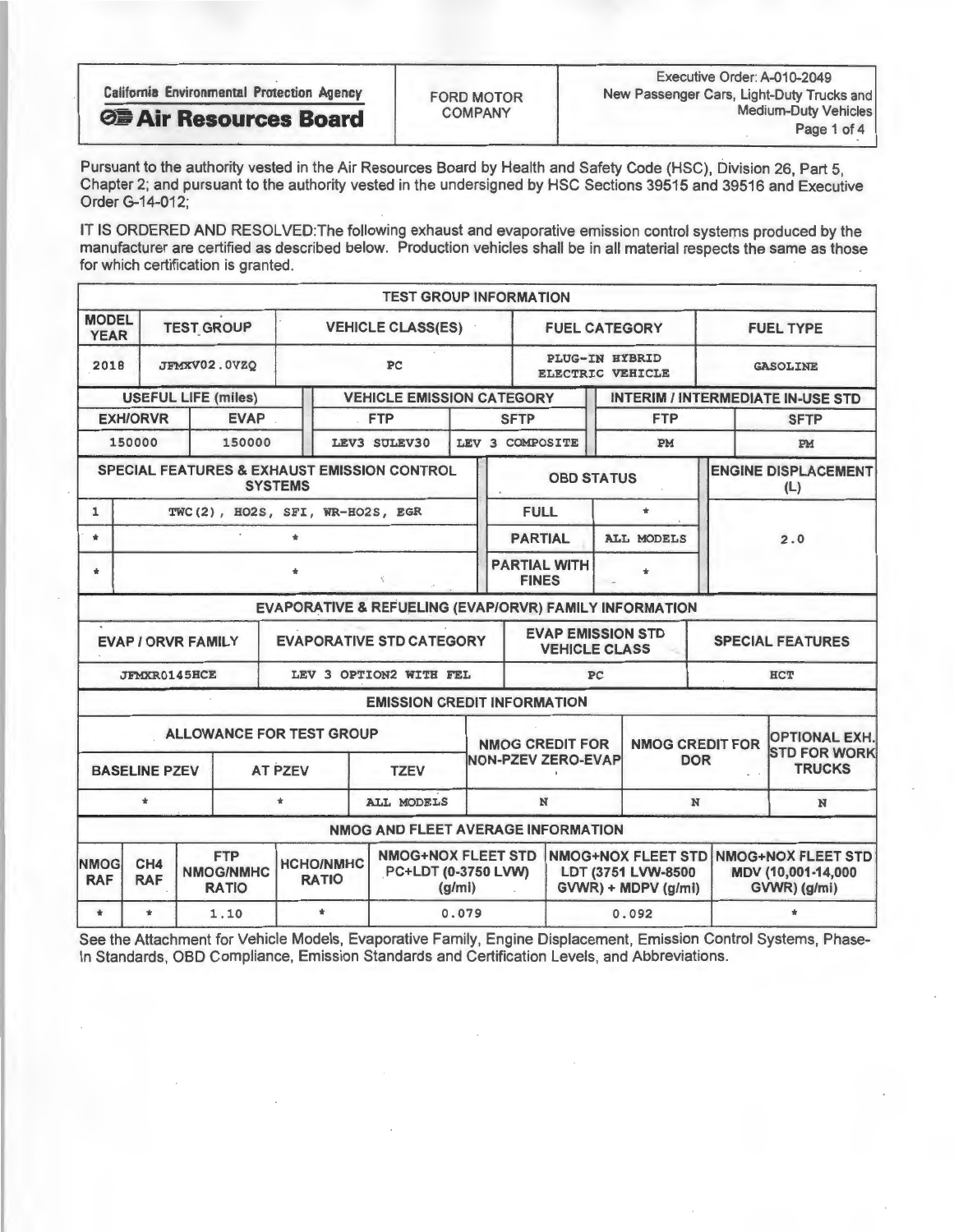## BE IT FURTHER RESOLVED:

The exhaust and evaporative emission standards and the certification emission levels for the listed vehicles are as<br>listed on the Attachment, Compliance with the 50° Fahrenheit testing requirement may have been met based o listed on the Attachment. Compliance with the 50 Fahrenheit testing requirement may have been met based on the manufacturer's sumitted compilance plan in lieu of testing. Any debit in the manufacturer's NMOG+NOx and greenhouse gas Fleet Average (PC or LDT or MDPV) or "Vehicle Equivalent Credit" (MDV) compliance plan shall be equalized as required.

## BE IT FURTHER RESOLVED:

For the listed vehicle models, the manufacturer has attested to compliance with Title 13, California Code of Regulations, (13 CCR) Sections 1965 [emission control labels], 1968.2 [on-board diagnostic, full or partial compliance], 2035 et seq. [emission control warranty], 2235 [fuel tank fill pipes and openings] (gasoline and alcohol fueled vehicles only), and "High-Altitude Requirements" and "Inspection and Maintenance Emission Standards" (California 2015 and Subsequent Model Criteria Pollutant Exhaust Emission Standards and Test Procedures and 2017 and Subsequent Model Greenhouse Gas Exhaust Emission Standards and Test Procedures for PC, LDT and MDV).

## BE IT FURTHER RESOLVED

For evaporative family JFMXR0145HCE, the manufacturer has attested to compliance with the 0.02 inch effective leak diameter standard in 13 CCR Section 1976(b)(1)(G)6 ["Effective Leak Diameter Standard And Procedure"].

Vehicles certified under this Executive Order shall conform to all applicable California emission regulations.

The Bureau of Automotive Repair will be notified by copy of this Executive Order.

Executed at El Monte, California on this  $\boxed{f}$  day of July 2017.

Annette Hebert, Chief Emissions Compliance, Automotive Regulations and Science Division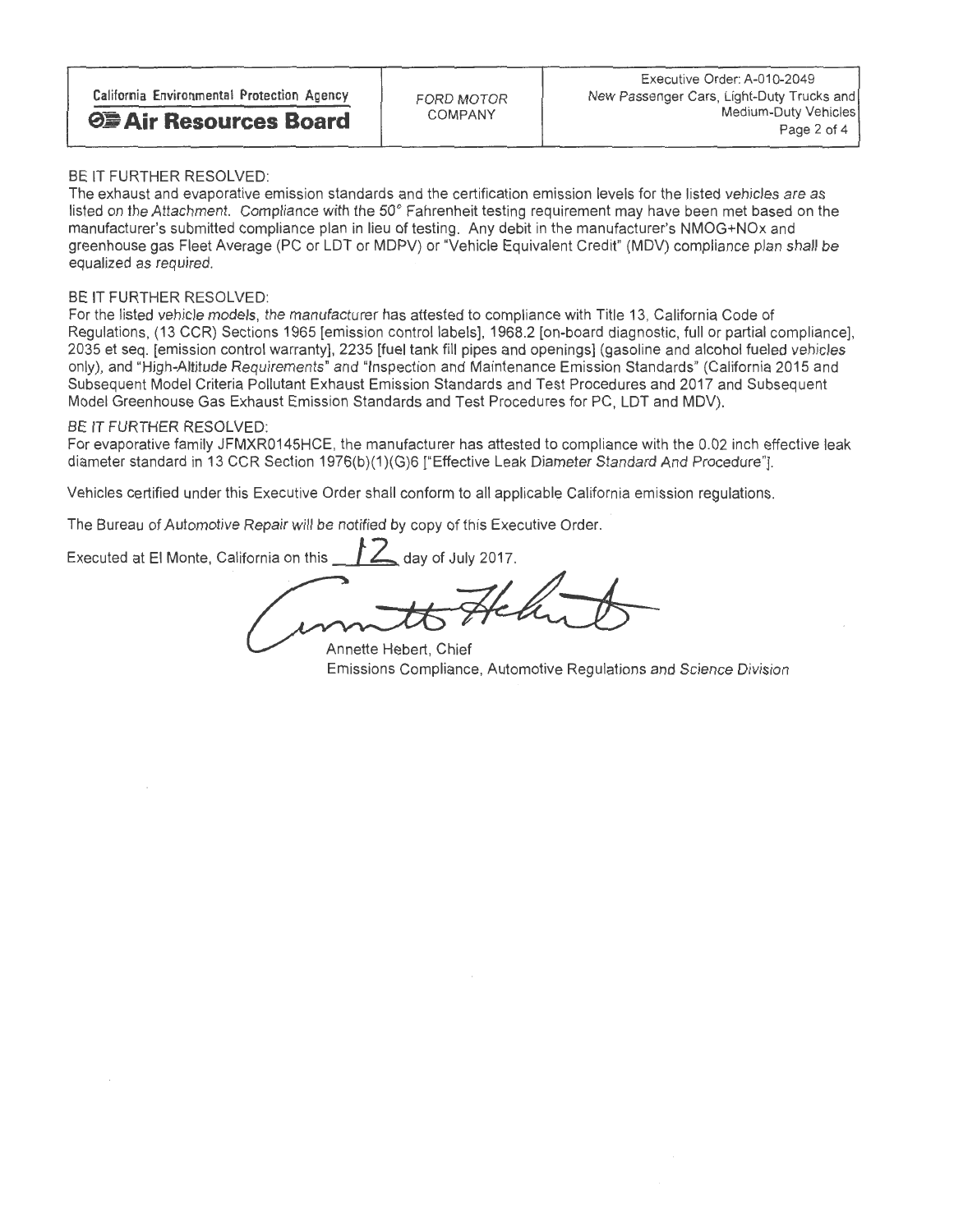| California Environmental Protection Agency<br><b>◎■ Air Resources Board</b> |                                                            |                              |                                             |                    |                |                  |                                          | Executive Order: A-010-2049<br>New Passenger Cars, Light-Duty Trucks and<br><b>FORD MOTOR</b><br><b>Medium-Duty Vehicles</b><br><b>COMPANY</b><br>Page 3 of 4 |                                       |                      |                    |                                                                                                                                                                                                                                                                                                                                                                                                                                                                                                 |                        |                    |                       |                     |               |
|-----------------------------------------------------------------------------|------------------------------------------------------------|------------------------------|---------------------------------------------|--------------------|----------------|------------------|------------------------------------------|---------------------------------------------------------------------------------------------------------------------------------------------------------------|---------------------------------------|----------------------|--------------------|-------------------------------------------------------------------------------------------------------------------------------------------------------------------------------------------------------------------------------------------------------------------------------------------------------------------------------------------------------------------------------------------------------------------------------------------------------------------------------------------------|------------------------|--------------------|-----------------------|---------------------|---------------|
|                                                                             |                                                            |                              |                                             |                    |                |                  |                                          | <b>ATTACHMENT</b>                                                                                                                                             |                                       |                      |                    |                                                                                                                                                                                                                                                                                                                                                                                                                                                                                                 |                        |                    |                       |                     |               |
|                                                                             |                                                            |                              |                                             |                    |                |                  |                                          |                                                                                                                                                               |                                       |                      |                    | EXHAUST AND EVAPORATIVE EMISSION STANDARDS AND CERTIFICATION LEVELS                                                                                                                                                                                                                                                                                                                                                                                                                             |                        |                    |                       |                     |               |
|                                                                             |                                                            |                              |                                             |                    |                |                  |                                          |                                                                                                                                                               |                                       |                      |                    | EXHAUST EMISSION STANDARDS AND CERTIFICATION LEVELS (FTP, HWFET, 50°F, 20°F)                                                                                                                                                                                                                                                                                                                                                                                                                    |                        |                    |                       |                     |               |
|                                                                             |                                                            | <b>FUEL TYPE</b>             |                                             |                    |                |                  |                                          |                                                                                                                                                               |                                       |                      |                    | CH4: methane; NMOG: non-CH4 organic gas; HC: hydrocarbon; NMHC: non-CH4 HC; CO: carbon<br>monoxide; NOx: oxides of nitrogen; HCHO: formaldehyde; PM: particulate matter; RAF: reactivity<br>adjustment factor; 2DHS/3DHS [g HC/test]: 2/3 days diurnal+hot-soak; RL [g HC/mi]: running loss;<br>ORVR [g HC/gallon dispensed]: on-board refueling vapor recovery; g: gram; mg: milligram; mi: mile; K:<br>1000 miles; F: degrees Fahrenheit; FTP: federal test procedure; SFTP: supplemental FTP |                        |                    |                       |                     |               |
|                                                                             |                                                            |                              |                                             | NMOG+NOx<br>(g/mi) |                |                  |                                          | CO<br>(g/mi)                                                                                                                                                  |                                       | <b>NOx</b><br>(g/mi) |                    |                                                                                                                                                                                                                                                                                                                                                                                                                                                                                                 | <b>HCHO</b><br>(mg/mi) |                    |                       | <b>PM</b><br>(g/mi) |               |
|                                                                             |                                                            |                              |                                             | <b>CERT</b>        |                | <b>STD</b>       | <b>CERT</b>                              | <b>STD</b>                                                                                                                                                    |                                       | <b>CERT</b>          | <b>STD</b>         | <b>CERT</b>                                                                                                                                                                                                                                                                                                                                                                                                                                                                                     |                        | <b>STD</b>         |                       | <b>CERT</b>         | <b>STD</b>    |
| <b>FTP@50K</b>                                                              |                                                            | $+$                          |                                             | $\frac{1}{2}$      |                | $\Phi$           | $\star$                                  | $\Phi$                                                                                                                                                        |                                       | $\mathbf{r}$         | $\Phi$             | $\star$                                                                                                                                                                                                                                                                                                                                                                                                                                                                                         |                        | $\star$            |                       | $\Phi$              | $\mathbf{r}$  |
| FTP@UL                                                                      |                                                            | <b>GASOLINE-</b><br>LEV3 E10 |                                             | 0.026              |                | 0.030            | 0.2                                      | 1.0                                                                                                                                                           |                                       | $\frac{1}{N}$        | $\mathbf{r}$       | $\Phi$                                                                                                                                                                                                                                                                                                                                                                                                                                                                                          |                        | 4                  |                       | $\mathcal{H}$       | 0.003         |
| 50°F @4K                                                                    |                                                            | $\star$                      |                                             | $\pm$              |                | $\frac{1}{N}$    | $-$                                      | $\frac{1}{2}$                                                                                                                                                 |                                       | $\star$              | $\ast$             | $\star$                                                                                                                                                                                                                                                                                                                                                                                                                                                                                         |                        | $\star$            |                       |                     |               |
|                                                                             |                                                            |                              |                                             |                    |                | <b>FUEL TYPE</b> |                                          |                                                                                                                                                               |                                       |                      |                    | NMOG+NOx (g/mi)                                                                                                                                                                                                                                                                                                                                                                                                                                                                                 |                        |                    |                       | CO (g/mi)           |               |
|                                                                             |                                                            | <b>CERT</b><br><b>STD</b>    |                                             |                    |                |                  |                                          | <b>CERT</b>                                                                                                                                                   |                                       |                      |                    | <b>STD</b>                                                                                                                                                                                                                                                                                                                                                                                                                                                                                      |                        |                    |                       |                     |               |
|                                                                             | HWFET @ 50K                                                |                              |                                             |                    |                | $\ast$           |                                          |                                                                                                                                                               |                                       |                      | $\ast$             | $\star$                                                                                                                                                                                                                                                                                                                                                                                                                                                                                         |                        |                    |                       |                     |               |
|                                                                             | HWFET @ UL<br><b>GASOLINE-LEV3 E10</b>                     |                              |                                             |                    |                |                  | 0.027                                    |                                                                                                                                                               |                                       | 0.030                |                    |                                                                                                                                                                                                                                                                                                                                                                                                                                                                                                 |                        |                    |                       |                     |               |
|                                                                             | 20°F@50K                                                   |                              |                                             |                    |                | E10              | GASOLINE - COLD CO LOW OCTANE EPA TIER 3 |                                                                                                                                                               |                                       |                      |                    |                                                                                                                                                                                                                                                                                                                                                                                                                                                                                                 |                        | 0.4                |                       |                     | 10.0          |
|                                                                             |                                                            |                              |                                             |                    |                |                  |                                          |                                                                                                                                                               |                                       |                      |                    | SFTP EXHAUST EMISSION STANDARDS AND CERTIFICATION LEVELS                                                                                                                                                                                                                                                                                                                                                                                                                                        |                        |                    |                       |                     |               |
|                                                                             |                                                            |                              |                                             |                    | NMOG+NOx       |                  |                                          | <b>US06</b>                                                                                                                                                   |                                       |                      | <b>SC03</b>        |                                                                                                                                                                                                                                                                                                                                                                                                                                                                                                 |                        |                    |                       | <b>COMPOSITE</b>    |               |
|                                                                             | <b>FUEL TYPE</b>                                           |                              |                                             |                    | (g/mi)         |                  | CO<br>(g/mi)                             |                                                                                                                                                               | PM<br>(mg/mi)                         |                      | NMOG+NOx<br>(g/mi) | CO<br>(g/mi)                                                                                                                                                                                                                                                                                                                                                                                                                                                                                    |                        | NMOG+NOx<br>(g/mi) |                       | CO<br>(g/mi)        | PM<br>(mg/mi) |
| @ 4K                                                                        | $\star$                                                    |                              | <b>CERT</b>                                 |                    | $\frac{1}{24}$ |                  | $\frac{1}{24}$                           |                                                                                                                                                               |                                       |                      | $\star$            | $\star$                                                                                                                                                                                                                                                                                                                                                                                                                                                                                         |                        |                    |                       |                     |               |
|                                                                             |                                                            |                              | <b>STD</b>                                  |                    | $\mathbf{r}$   |                  | $\dot{\mathbf{r}}$                       |                                                                                                                                                               |                                       |                      | $\ast$             | $\frac{1}{N}$                                                                                                                                                                                                                                                                                                                                                                                                                                                                                   |                        |                    |                       |                     |               |
|                                                                             | <b>GASOLINE-</b>                                           |                              | <b>CERT</b>                                 |                    | *              |                  | $\star$                                  |                                                                                                                                                               | $\ast$                                |                      | *                  | $\star$                                                                                                                                                                                                                                                                                                                                                                                                                                                                                         |                        | 0.015              |                       | 0.3                 | $\ast$        |
| @ UL                                                                        | LEV3 E10                                                   | <b>STD</b>                   |                                             |                    | $\frac{1}{24}$ |                  | $\pmb{\ast}$                             |                                                                                                                                                               | 10                                    |                      | $\mathbf{r}$       | $\ast$                                                                                                                                                                                                                                                                                                                                                                                                                                                                                          |                        |                    | 0.097                 |                     | $\star$       |
|                                                                             |                                                            |                              | <b>BIN</b>                                  |                    |                |                  |                                          |                                                                                                                                                               |                                       |                      |                    |                                                                                                                                                                                                                                                                                                                                                                                                                                                                                                 |                        | 0.040              |                       |                     |               |
|                                                                             |                                                            |                              |                                             |                    |                |                  |                                          |                                                                                                                                                               |                                       |                      |                    | WHOLE VEHICLE EVAPORATIVE EMISSION STANDARDS AND CERTIFICATION LEVELS                                                                                                                                                                                                                                                                                                                                                                                                                           |                        |                    |                       |                     |               |
|                                                                             |                                                            |                              |                                             |                    |                |                  | <b>WHOLE VEHICLE EVAPORATIVE TESTING</b> |                                                                                                                                                               |                                       |                      |                    |                                                                                                                                                                                                                                                                                                                                                                                                                                                                                                 |                        |                    |                       |                     |               |
| <b>EVAPORATIVE</b><br><b>FUEL TYPE</b><br><b>FAMILY</b>                     |                                                            |                              | 3DHS (g/test) @ UL                          |                    |                |                  | 2DHS (g/test) @ UL                       |                                                                                                                                                               |                                       |                      |                    |                                                                                                                                                                                                                                                                                                                                                                                                                                                                                                 | RL (g/mi) @ UL         |                    |                       |                     |               |
|                                                                             |                                                            |                              |                                             | <b>CERT</b>        |                | <b>STD</b>       | FEL                                      |                                                                                                                                                               | <b>CERT</b>                           | <b>STD</b>           | <b>FEL</b>         |                                                                                                                                                                                                                                                                                                                                                                                                                                                                                                 | <b>CERT</b>            |                    |                       | <b>STD</b>          |               |
|                                                                             | <b>GASOLINE-</b><br><b>JFMXR0145HCE</b><br><b>LEV3 E10</b> |                              | 0.175                                       |                    | 0.300          | 0.300<br>$\ast$  |                                          |                                                                                                                                                               | 0.300<br>0.300                        |                      | 0.00               |                                                                                                                                                                                                                                                                                                                                                                                                                                                                                                 |                        | 0.05               |                       |                     |               |
|                                                                             |                                                            |                              |                                             |                    |                |                  |                                          |                                                                                                                                                               |                                       |                      |                    | ORVR / FUEL ONLY / CANISTER BLEED EVAPORATIVE EMISSION STANDARDS AND CERTIFICATION LEVELS                                                                                                                                                                                                                                                                                                                                                                                                       |                        |                    |                       |                     |               |
|                                                                             |                                                            |                              |                                             |                    |                |                  |                                          |                                                                                                                                                               |                                       |                      |                    | <b>FUEL ONLY EVAP &amp; CANISTER BLEED</b><br><b>2DHS RIG TEST</b>                                                                                                                                                                                                                                                                                                                                                                                                                              |                        |                    | <b>BLEED CANISTER</b> |                     |               |
|                                                                             | <b>EVAPORATIVE</b><br><b>FAMILY</b>                        | ORVR (g/gallon) @ UL         |                                             |                    |                | <b>FUEL TYPE</b> |                                          |                                                                                                                                                               | <b>3DHS RIG TEST</b><br>(g/test) @ UL |                      | (g/test) @ UL      |                                                                                                                                                                                                                                                                                                                                                                                                                                                                                                 |                        |                    | TEST (g/test) @ 4K    |                     |               |
|                                                                             |                                                            |                              | <b>FUEL TYPE</b>                            |                    | <b>CERT</b>    | <b>STD</b>       |                                          |                                                                                                                                                               |                                       | <b>CERT</b>          | <b>STD</b>         | <b>CERT</b>                                                                                                                                                                                                                                                                                                                                                                                                                                                                                     |                        | <b>STD</b>         |                       | <b>CERT</b>         | <b>STD</b>    |
|                                                                             | <b>JFMXR0145HCE</b>                                        |                              | <b>EPA TIER3</b><br>E10 TEST<br><b>FUEL</b> |                    | 0.033          | 0.20             |                                          | $\ast$<br>*                                                                                                                                                   |                                       |                      | $\star$            | $\star$                                                                                                                                                                                                                                                                                                                                                                                                                                                                                         |                        | $\frac{1}{2}$      |                       | *                   | $\ast$        |